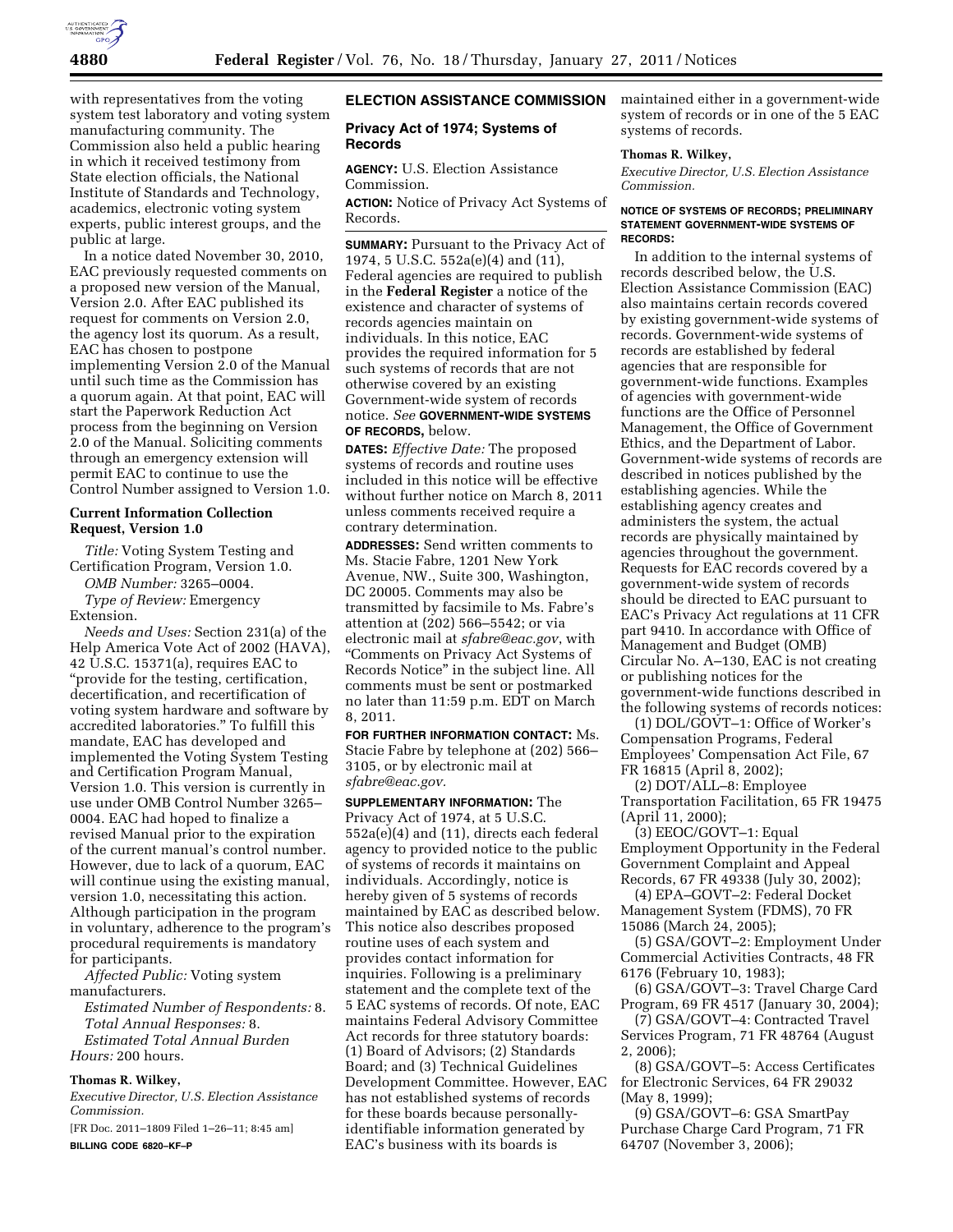(10) GSA/GOVT–7: Personal Identity Verification Identity Management System (PIV IDMS), 71 FR 56983 (September 28, 2006);

(11) GSA/GOVT–8: Excluded Parties List System (EPLS), 71 FR 70515 (December 5, 2006);

(12) MSPB/GOVT–1: Appeals and Case Records, 67 FR 70254 (November 21, 2002);

(13) OGE/GOVT–1: Executive Branch Public Financial Disclosure Reports and Other Name-Retrieved Ethics Program Records, 68 FR 3097 (January 22, 2003), 68 FR 24722 (May 8, 2003);

(14) OGE/GOVT–2: Executive Branch Confidential Financial Disclosure Reports, 68 FR 3097 (January 22, 2003), 68 FR 24722 (May 8, 2003);

(15) OPM/GOVT–1: General Personnel Records, 71 FR 35356 (June 19, 2006);

(16) OPM/GOVT–2: Employee Performance File System Records, 65 FR 24732 (April 27, 2000);

(17) OPM/GOVT–3: Records of Adverse Actions, Performance Based Reduction in Grade and Removal Actions, and Terminations of Probationers, 65 FR 24732 (April 27, 2000);

(18) OPM/GOVT–5: Recruiting, Examining, and Placement Records, 71 FR 35351 (June 19, 2006);

(19) OPM/GOVT–9: File on Position Classification Appeals, Job Grading Appeals, and Retained Grade or Pay Appeals, and Fair Labor Standards Act (FLSA) Claims and Complaints, 71 FR 35358 (June 19, 2006);

(20) OPM/GOVT–10: Employee Medical File System Records, 75 FR 35099 (June 21, 2010); and

(21) OSC/GOVT–1: OSC Complaint Litigation and Political Activity Files, 64 FR 63359 (November 19, 1999).

# **STATEMENT OF GENERAL ROUTINE USES:**

In addition to the disclosures permitted pursuant to 5 U.S.C. 552a(b), EAC hereby gives notice of the following general routine uses. These general routine uses are incorporated by reference into each system of records described in this notice. Routine uses described in a specific system of records in this notice are in addition to the list of the following general routine uses; unless the routine use described in a specific system of records in this notice expressly supersedes the following general routine uses.

(1) In the event that a record in a system indicates any violation or potential violation of the law, whether civil, criminal, or regulatory in nature, and whether arising by statute, or by regulation, rule, or order issued pursuant thereto, the relevant record

may be referred by authorized EAC personnel as a routine use to the appropriate agency, whether Federal state, local, or foreign, charged with the responsibility for investigating or prosecuting such violation, or charged with enforcing or implementing the statute, rule, regulation, or order issued pursuant thereto. Such referral shall also include and be deemed to authorize any and all appropriate and necessary uses of such record in a court of law or before an administrative board or hearing.

(2)  $\overline{A}$  record covered by a system may be disclosed by authorized EAC personnel as a routine use to designated officers and employees of other agencies and Departments of the federal government having an interest in the individual for employment purposes, including, but not limited to, the hiring or retention of any employee, the issuance of a security clearance, the letting of a contract, or the issuance of a license, grant, or other benefit by the requesting agency, to the extent that the information is relevant and necessary to the requesting agency's decision on the matter involved.

(3) Disclosure of information by authorized EAC personnel to the Department of Justice, or in a proceeding before a court, adjudicative body, or other administrative body before which EAC is authorized or required to appear, when:

(a) EAC, or any component thereof; or (b) Any employee of EAC in his or her official capacity; or

(c) Any employee of EAC in his or her individual capacity where the Department of Justice or EAC has agreed to represent the employee; or

(d) The United States, when EAC determines litigation is likely to affect EAC or any of its components, is a party to litigation or has an interest in such litigation, and EAC determines that the use of such records by the Department of Justice or EAC is relevant and necessary to the litigation; provided, however, that in each case EAC determines that the disclosure is compatible with the purpose for which the records were collected;

(4) Any record in any system of records may be disclosed by authorized EAC personnel as a routine use to the National Archives and Records Administration in the course of records management inspections conducted under the authority of 44 U.S.C. 2904 and 2096.

(5) Information from any system of records may be released by authorized EAC personnel to internal or external auditors in the conduct of an audit of EAC operations or accounts, but only to the extent that the information is relevant to and necessary for the conduct of the audit.

(6) Information from any system of records may be released by authorized EAC personnel to General Services Administration (GSA) staff so that GSA may carry out various small agency support services. These services include, but are not limited to, payroll processing, debt collection, timekeeping, benefits administration, processing and paying invoices, and obligating funds.

Information from any system of records may be released by authorized EAC personnel to the Office of the Inspector General (OIG), to the extent necessary to comply with an authorized OIG oversight function.

## **STORAGE:**

These records are maintained in hard copy files in locked file cabinets when not in immediate use; in electronic format on servers, data disks, and encrypted thumb drives with controlled access.

#### **NOTIFICATION PROCEDURES:**

Any individual may request the Commission to inform him or her whether a particular record system named by the individual contains a record pertaining to him or her. The request may be made in person or in writing at the location of the record system and to the person specified in the notice describing that record system. Requests concerning whether a government-wide system or records maintained by EAC contains information pertaining to the requester may be made in-person or by sending the request to the Executive Director, U.S. Election Assistance Commission, 1201 New York Avenue, NW., Suite 300, Washington, DC 20005. In the case where an individual believes EAC maintains records pertaining to him or her but cannot determine which record system contains those records, the individual may request assistance inperson or by sending the request to the Executive Director, U.S. Election Assistance Commission, 1201 New York Avenue, NW., Suite 300, Washington, DC 20005.

#### **RECORD ACCESS PROCEDURES:**

Individuals wishing to access their records should contact EAC as specified in the Notification Procedure, above; and in EAC's Privacy Act regulations at 11 CFR 9410. Individuals must furnish all of the information specified at 11 CFR 9410.3–11 CFR part 9410.5 for their records to be located and identified. Requesters must also provide proof of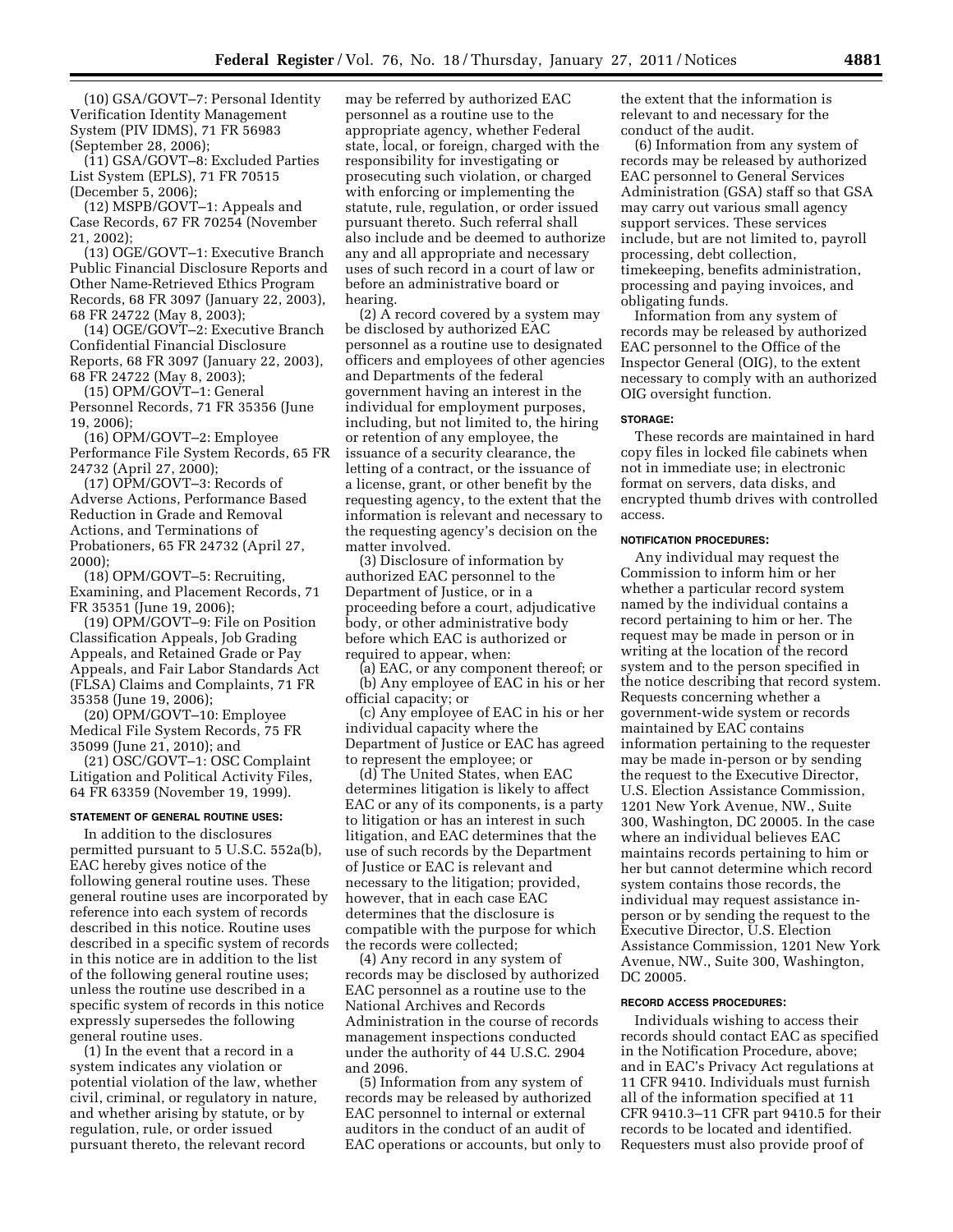their identity prior to receiving access to a record, pursuant to 11 CFR 9410.4.

# **CONTESTING RECORDS PROCEDURES:**

Individuals wishing to request amendment or correction of their records in a system of records maintained by EAC should contact the appropriate system manager, as described above. Individuals must furnish all of the information specified in the Notification Procedure, and comply with EAC's Privacy Act regulations at 11 CFR part 9410 to ensure that their records can be identified and located.

# **EAC–1**

# **SYSTEM NAME:**

Employee Pay and Leave Record Files.

#### **SYSTEM LOCATION:**

Located in hard copy files at 1201 New York Avenue, NW., Suite 300, Washington, DC 20005; in electronic format on secured servers, data disks, and encrypted thumb drives with controlled access. EAC enters pay and leave information onto a General Services Administration (GSA) maintained system. *See* GSA's Privacy Act systems of records notices for GSA's system location and associated information.

# **CATEGORIES OF INDIVIDUALS COVERED BY THE SYSTEM:**

EAC employees and personal services contractors.

## **CATEGORIES OF RECORDS IN THE SYSTEM:**

Records regarding time and attendance and pay.

# **AUTHORITY FOR MAINTENANCE OF THE SYSTEM:**

The Budget and Accounting Procedures Act of 1950, as amended. 31 U.S.C. 3511, *et seq.* 

#### **PURPOSE:**

To provide a system whereby EAC can track employees' payroll and leave information.

#### **ROUTINE USES OF RECORDS MAINTAINED IN THE SYSTEM, INCLUDING CATEGORIES OF USERS AND THE PURPOSES OF SUCH USES:**

Information from these records is routinely provided to (1) the General Services Administration for accounting, payroll, and debt collection purposes; (2) the U.S. Department of the Treasury for payroll, (3) the Internal Revenue Service for tax deductions and withholding, and (4) participating insurance companies holding policies with respect to EAC employees. *See* also General Routine Uses contained in the Preliminary Statement. Users include

Human Resources personnel within EAC for the purpose of administering the agency's time and attendance process; designated EAC staff for the purpose of entering time and attendance information into the GSA-maintained system; and EAC managers and supervisors for the purpose of certifying time and attendance data for their respective employees.

# **POLICIES AND PRACTICES FOR STORING, RETRIEVING, ACCESSING, RETAINING, AND DISPOSING OF RECORDS IN THE SYSTEM:**

# **STORAGE:**

Records are maintained in file folders in locked file cabinets in Human Resources staff offices. Copies of individual time and attendance records may be maintained by designated agency timekeepers and are stored in locked file cabinets. Electronic records are maintained in a secure password protected environment and maintained with safeguards meeting the security requirements of the Federal Information Security Management Act (FISMA) of 2002.

# **RETRIEVABILITY:**

Records are retrieved by last name.

# **SAFEGUARDS:**

EAC staff maintain hard copy files in locked file cabinets in controlled access offices located in the Human Resources Division. Human Resources staff who telecommute may possess hard copy files (or copies of such files) at alternative worksites and are provided instructions concerning how to maintain such information in a secure manner. EAC staff maintain electronic files in a controlled access environment. System managers determine user permission levels based on staff duties and responsibilities. Only those staff authorized to perform tasks associated with information contained in this system of records have permission to access and maintain these files. Network users are also notified when they log in to EAC systems that improper use of EAC electronic systems may violate applicable law and subject employees to disciplinary action. EAC staff who access electronic files remotely may only do so by connecting to EAC's servers via a secure remote passwordprotected connection.

#### **RETENTION AND DISPOSAL:**

Records in this system are maintained in accordance with the applicable National Archives and Records Administration Records Schedule.

## **SYSTEM MANAGER(S) AND ADDRESS:**

Human Resources Director, U.S. Election Assistance Commission, 1201 New York Avenue, NW., Suite 300, Washington, DC 20005.

## **NOTIFICATION PROCEDURE:**

*See* Preliminary Statement.

**RECORD ACCESS PROCEDURES:** 

*See* Preliminary Statement.

**CONTESTING RECORD PROCEDURES:** 

*See* Preliminary Statement.

## **RECORD SOURCE CATEGORIES:**

EAC employees and personal services contractors.

# **EXEMPTIONS CLAIMED FOR THE SYSTEM:**

None.

#### **EAC–2**

## **SYSTEM NAME:**

Freedom of Information Act (FOIA) and Privacy Act (PA) Request Files.

#### **SYSTEM LOCATION:**

Located in hard copy files at 1201 New York Avenue, NW., Suite 300, Washington, DC 20005; in electronic format on secured servers, data disks, and encrypted thumb drives with controlled access.

## **CATEGORIES OF INDIVIDUALS COVERED BY THE SYSTEM:**

Persons who have submitted Privacy Act requests, Freedom of Information Act requests, or correspondence concerning such requests.

#### **CATEGORIES OF RECORDS IN THE SYSTEM:**

Correspondence, formal requests, research, legal memoranda, written decisions, and appeals of agency decisions for FOIA and PA requests.

#### **AUTHORITY FOR MAINTENANCE OF THE SYSTEM:**

The Privacy Act of 1974, 5 U.S.C. 552a; the Freedom of Information Act, 5 U.S.C. 552.

#### **PURPOSE:**

To maintain files of FOIA/PA requests for annual reports and tracking.

#### **ROUTINE USES OF RECORDS MAINTAINED IN THE SYSTEM, INCLUDING CATEGORIES OF USERS AND THE PURPOSES OF SUCH USES:**

Information from these records is routinely provided to FOIA requesters and Privacy Act requesters; individuals named in the FOIA request; EAC staff assigned to help process, consider, and respond to such requests, including any appeals. Information may also be provided to the United States Attorney General or other federal officials to fulfill EAC's annual reporting requirements; or to Congressional members, Committees, or staff in response to a Congressional request.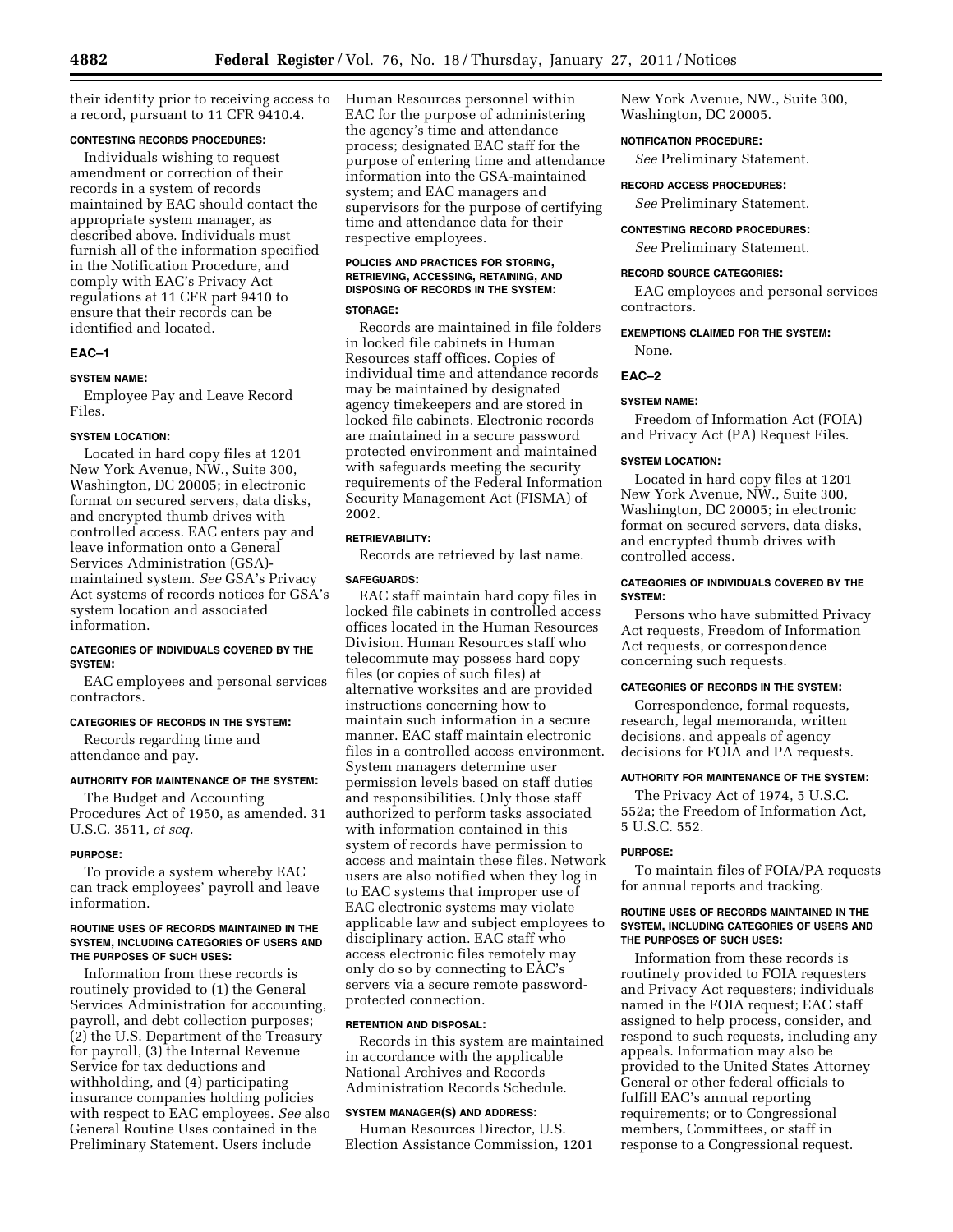#### **POLICIES AND PRACTICES FOR STORING, RETRIEVING, ACCESSING, RETAINING, AND DISPOSING OF RECORDS IN THE SYSTEM:**

# **STORAGE:**

Hard copy records are maintained in file folders in locked cabinets in FOIA Officer, Privacy Act Officer, and Office of General Counsel staff offices. Materials responsive to a FOIA or Privacy Act request are also maintained by each individual respondent in locked file cabinets. Electronic records are maintained in a secure password protected environment and maintained with safeguards meeting the security requirements of the Federal Information Security Management Act (FISMA) of 2002.

#### **SAFEGUARDS:**

EAC staff maintain hard copy files in locked file cabinets in controlled access offices by FOIA Officers, the Privacy Act Officer, the Office of the General Counsel offices. EAC staff maintain electronic files in a controlled access environment. System managers determine user permission levels based on staff duties and responsibilities. Only those staff authorized to perform tasks associated with information contained in this system of records have permission to access and maintain these files. Network users are also notified when they log in to EAC systems that improper use of EAC electronic systems may violate applicable law and subject employees to disciplinary action. EAC staff who access electronic files remotely may only do so by connecting to EAC's servers via a secure remote password-protected connection.

## **RETRIEVABILITY:**

Records are retrieved by number and year.

#### **RETENTION AND DISPOSAL:**

Records in this system are maintained in accordance with the applicable National Archives and Records Administration Records Schedule.

## **SYSTEM MANAGER(S) AND ADDRESS:**

For FOIA: Chief FOIA Officer, U.S. Election Assistance Commission, 1201 New York Avenue, NW., Suite 300, Washington, DC 20005. For Privacy Act: Privacy Act Officer, U.S. Election Assistance Commission, 1201 New York Avenue, NW., Suite 300, Washington, DC 20005.

#### **NOTIFICATION PROCEDURE:**

*See* Preliminary Statement.

**RECORD ACCESS PROCEDURES:**  *See* Preliminary Statement.

# **CONTESTING RECORD PROCEDURES:**  *See* Preliminary Statement.

#### **RECORD SOURCE CATEGORIES:**

Information in this system is obtained from documents submitted by individuals, and in some cases, organizations, requesting information related to FOIA or the Privacy Act. Sources also include EAC employees in some instances.

# **EXEMPTIONS CLAIMED FOR THE SYSTEM:**

None.

## **EAC–3**

# **SYSTEM NAME:**

Financial Management Files.

#### **SYSTEM LOCATION:**

Located in hard copy files at 1201 New York Avenue, NW., Suite 300, Washington, DC 20005; in electronic format on secured servers, data disks, and encrypted thumb drives with controlled access. EAC transmits payment, obligation, and financial information to the General Services Administration (GSA) in hard copy and electronically for processing. *See* GSA's Privacy Act systems of records notices for GSA's system location and associated information.

#### **CATEGORIES OF INDIVIDUALS COVERED BY THE SYSTEM:**

Individuals with whom EAC conducts financial transactions that are not otherwise covered by a governmentwide system of records. This system of records does not cover individuals serving as personal services contractors. *See* Government-wide systems of records notices and notice EAC–1 for records concerning individuals who are personal services contractors.

## **CATEGORIES OF RECORDS IN THE SYSTEM:**

Correspondence, banking and financial information, invoices, legal memoranda, and other records associated with EAC's financial management functions.

#### **AUTHORITY FOR MAINTENANCE OF THE SYSTEM:**

The Budget and Accounting Procedures Act of 1950, as amended. 31 U.S.C. 3511, *et seq.* 

#### **PURPOSE:**

Information in this system is used to facilitate day-to-day financial management operations and for purposes of review, analysis, and planning by financial management personnel. Data in this system may also be used to prepare financial statements and other reports concerning obligations and payments from EAC appropriated funds.

## **ROUTINE USES OF RECORDS MAINTAINED IN THE SYSTEM, INCLUDING CATEGORIES OF USERS AND THE PURPOSES OF SUCH USES:**

Data may be disclosed to the U.S. Department of Justice, the Department of the Treasury, the General Services Administration, or the Government Accountability Office (GAO) in connection with payment and debt collection activities. Information may also be disclosed to Office of the Inspector General personnel and independent outside auditors in conjunction with reviewing EAC financial management controls and statements. Users include financial management personnel for purposes of administrating EAC funds; and other EAC personnel with responsibilities for overseeing financial management and internal control functions.

#### **POLICIES AND PRACTICES FOR STORING, RETRIEVING, ACCESSING, RETAINING, AND DISPOSING OF RECORDS IN THE SYSTEM:**

#### **STORAGE:**

Records are maintained in file folders in locked file cabinets in Procurement and financial management staff offices. Electronic records are maintained in a secure password protected environment and maintained with safeguards meeting the security requirements of the Federal Information Security Management Act (FISMA) of 2002.

#### **SAFEGUARDS:**

EAC staff maintain hard copy files in locked file cabinets in controlled access offices by financial management staff. EAC staff maintain electronic files in a controlled access environment. System managers determine user permission levels based on staff duties and responsibilities. Only those staff authorized to perform tasks associated with information contained in this system of records have permission to access and maintain these files. Network users are also notified when they login to EAC systems that improper use of EAC electronic systems may violate applicable law and subject employees to disciplinary action. EAC staff who access electronic files remotely may only do so by connecting to EAC's servers via a secure remote passwordprotected connection.

#### **RETRIEVABILITY:**

Records are retrieved by name and by Tax Identification Number.

#### **RETENTION AND DISPOSAL:**

Records in this system are maintained in accordance with the applicable National Archives and Records Administration Records Schedule.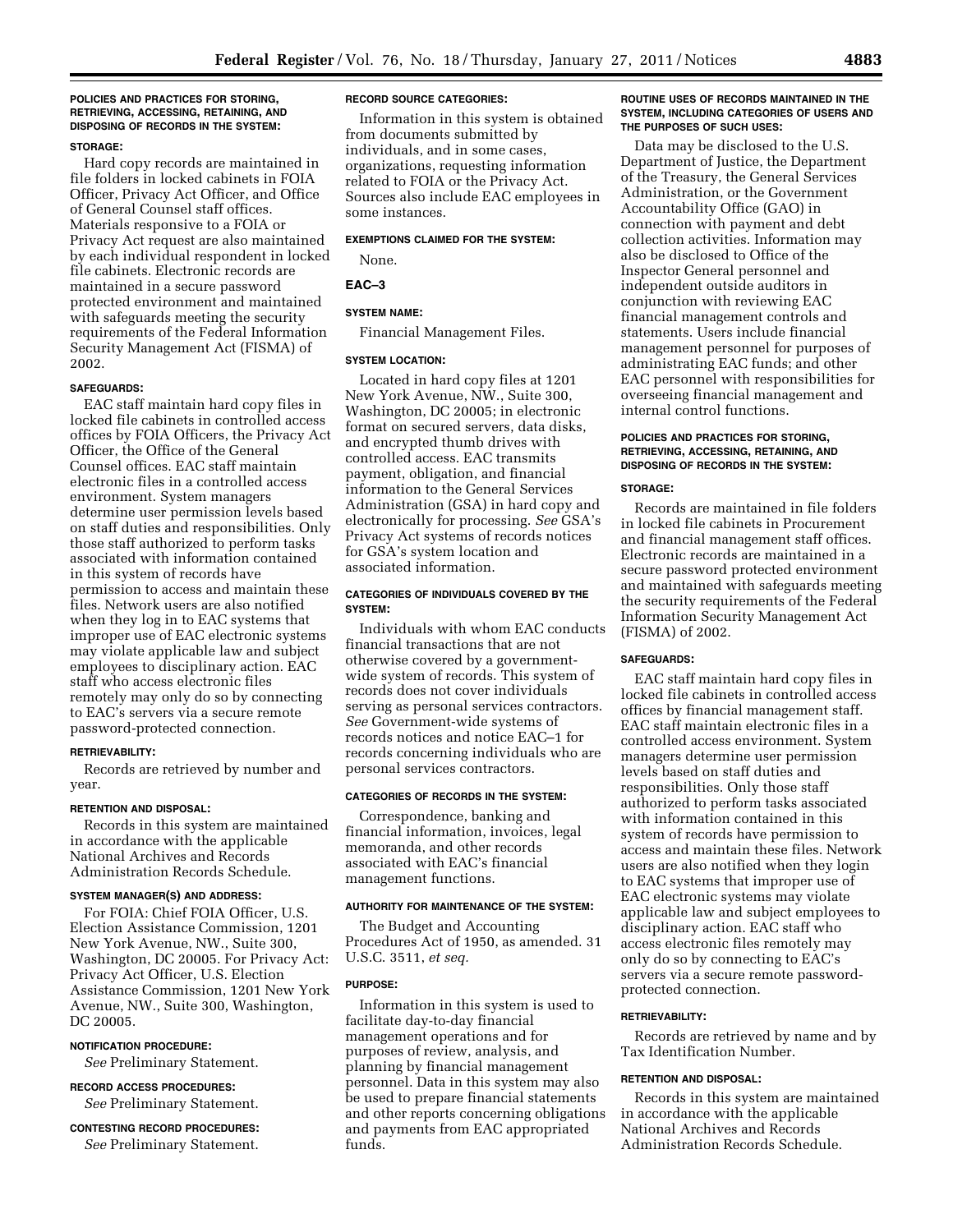## **SYSTEM MANAGER(S) AND ADDRESS:**

Executive Director, U.S. Election Assistance Commission, 1201 New York Avenue, NW., Suite 300, Washington, DC 20005. After receipt, the Executive Director will direct records requests to the appropriate financial management staff with responsibility for the specific records that are the subject of the request.

# **NOTIFICATION PROCEDURE:**

*See* Preliminary Statement.

# **RECORD ACCESS PROCEDURES:**

*See* Preliminary Statement.

# **CONTESTING RECORD PROCEDURES:**

*See* Preliminary Statement.

#### **RECORD SOURCE CATEGORIES:**

Information in this system is obtained from documents submitted by individuals covered by the system as well as documents issued by EAC financial management staff.

## **EXEMPTIONS CLAIMED FOR THE SYSTEM:**

# None.

## **EAC–4**

# **SYSTEM NAME:**

Election Assistance Commission Federal Financial Assistance and HAVA Grantee Files.

# **SYSTEM LOCATION:**

Located in hard copy files at 1201 New York Avenue, NW., Suite 300, Washington, DC 20005; in electronic format on secured servers, data disks, and encrypted thumb drives with controlled access.

# **CATEGORIES OF INDIVIDUALS COVERED BY THE SYSTEM:**

Individuals with whom EAC does business for purposes of providing Federal financial assistance and awarding grants.

# **CATEGORIES OF RECORDS IN THE SYSTEM:**

Grantee, federal financial assistance, and peer reviewer applications, financial and banking information, correspondence, and legal memoranda.

## **AUTHORITY FOR MAINTENANCE OF THE SYSTEM:**

The Budget and Accounting Procedures Act of 1950, as amended. 31 U.S.C. 3511, *et seq.* 

## **PURPOSE:**

The information in this system is used to issue grant solicitations, analyze grant applications, make award decisions, and manage and oversee grantees. Information in this system is also used to perform all administrative functions related to EAC's other Federal financial assistance programs.

## **ROUTINE USES OF RECORDS MAINTAINED IN THE SYSTEM, INCLUDING CATEGORIES OF USERS AND THE PURPOSES OF SUCH USES:**

Data in this system is used to administer all aspects of EAC's federal financial assistance and grant-making programs; and to conduct statistical research or analyze trends associated with these activities. Data may also be used to assist with Congressional oversight of Federal funds administered by EAC. Data may be shared with the Department of Health and Human Services (HHS) to enable HHS to service EAC grant recipients. Data may be disclosed to the Department of Justice, the U.S. Department of the Treasury, or the Government Accountability Office (GAO) in connection with payment and debt collection activities. Information may also be disclosed to GAO in connection with grant administration and audit activities within GAO's jurisdiction; and to the National Institute of Standards and Technology (NIST) in conjunction with joint EAC/ NIST grant activities. Access to records in the system is limited to authorized personnel whose official duties require such access. Permission level assignments allow users access only to those functions for which they are authorized.

## **POLICIES AND PRACTICES FOR STORING, RETRIEVING, ACCESSING, RETAINING, AND DISPOSTING OF RECORDS IN THE SYSTEM: STORAGE:**

Records are maintained in file folders in locked file cabinets in financial management, grants, testing and certification, and research policies and programs staff offices. Electronic records are maintained in a secure password protected environment and maintained with safeguards meeting the security requirements of the Federal Information Security Management Act (FISMA) of 2002.

# **SAFEGUARDS:**

EAC staff maintain hard copy files in locked file cabinets in controlled access offices by Grants; Research, Policy, and Programs; Testing and Certification; and financial management staff. Electronic data is stored on magnetic media in a computer system with controlled access that requires passwords and identity authentication for users. EAC staff maintain electronic files in a controlled access environment. System managers determine user permission levels based on staff duties and responsibilities. Only those staff authorized to perform tasks associated with information contained in this system of records have permission to access and maintain these files. Network users are also notified

when they login to EAC systems that improper use of EAC electronic systems may violate applicable law and subject employees to disciplinary action. EAC staff who access electronic files remotely may only do so by connecting to EAC's servers via a secure remote password-protected connection.

#### **RETRIEVABILITY:**

Records are retrieved by name and by Tax Identification Number.

#### **RETENTION AND DISPOSAL:**

Records in this system are maintained in accordance with the applicable National Archives and Records Administration Records Schedule.

# **SYSTEM MANAGER(S) AND ADDRESS:**

Executive Director, U.S. Election Assistance Commission, 1201 New York Avenue, NW., Suite 300, Washington, DC 20005. After receipt, the Executive Director will direct records requests to the appropriate division staff with responsibility for the specific Federal financial management or grants records that are the subject of the request.

## **NOTIFICATION PROCEDURE:**

*See* Preliminary Statement.

## **RECORD ACCESS PROCEDURES:**

*See* Preliminary Statement.

# **CONTESTING RECORD PROCEDURES:**

*See* Preliminary Statement.

# **RECORD SOURCE CATEGORIES:**

Information in this system is obtained from documents submitted by individuals covered by the system as well as documents issued by EAC financial management staff.

## **EXEMPTIONS CLAIMED FOR THE SYSTEM:**

None.

## **EAC–5**

## **SYSTEM NAME:**

Agency Correspondence and Public Comments.

#### **SYSTEM LOCATION:**

Located in hard copy files at 1201 New York Avenue, NW., Suite 300, Washington, DC 20005; in electronic format on secured servers, data disks, and encrypted thumb drives with controlled access.

# **CATEGORIES OF INDIVIDUALS COVERED BY THE SYSTEM:**

Individuals who correspond with EAC and its employees in their official capacity; or who submit public comments to EAC in response to a solicitation.